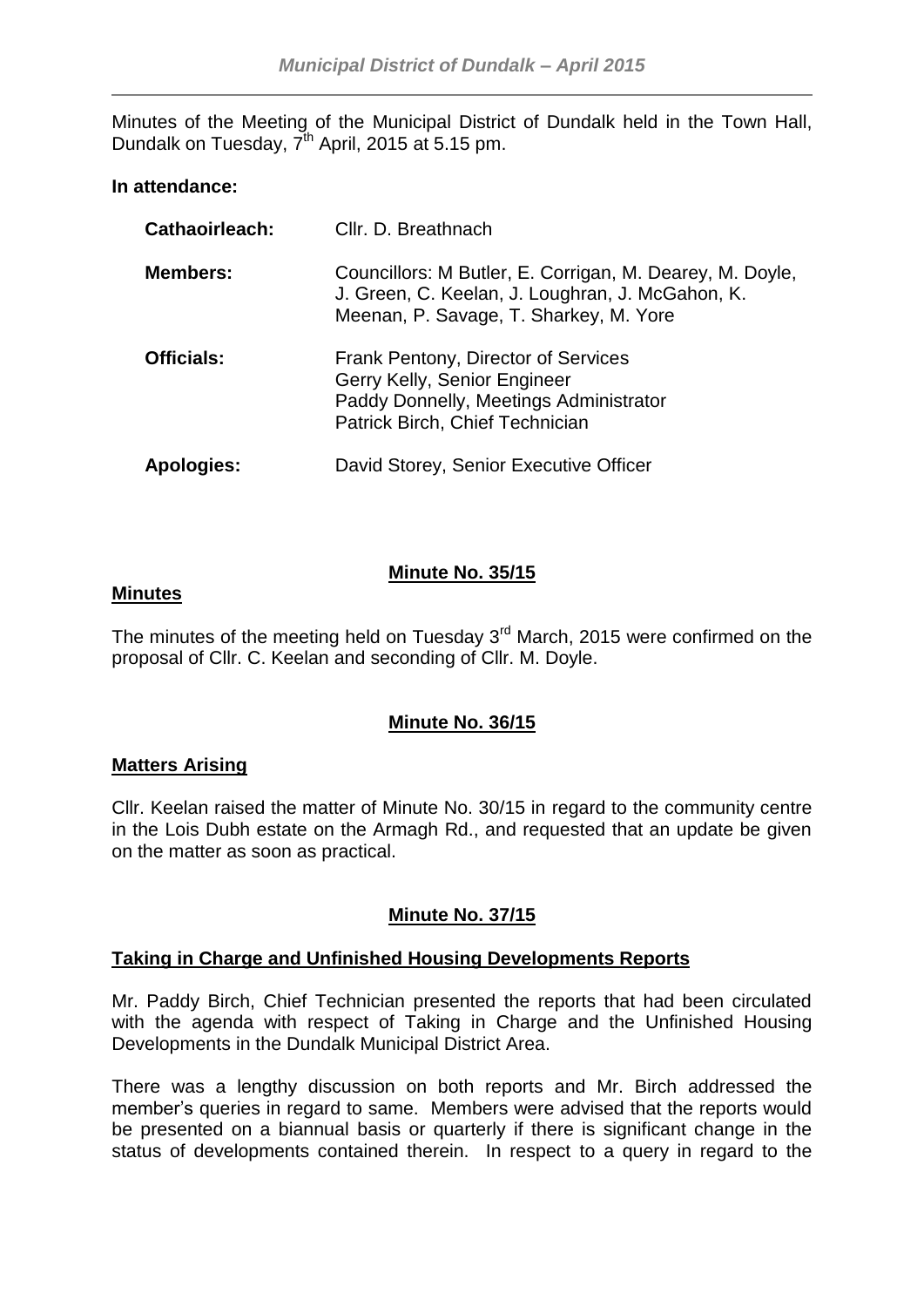insurance of green and open spaces by the Local Authority, Mr. Birch agreed to revert to the members on this matter as soon as possible.

# **Minute No. 38/15**

# **Louth Drugs and Alcohol Forum**

## **To nominate a member from the Municipal District to the Louth Drugs and Alcohol Forum.**

The Cathaoirleach sought nominations for this position.

Cllr. Mark Dearey was proposed by Cllr. Marianne Butler and seconded by Cllr. Maeve Yore.

Cllr. Edel Corrigan was proposed by Cllr. Tomás Sharkey and seconded by Cllr. Kevin Meenan.

### **There followed a roll call vote on the matter:**

| For Cllr. M. Dearey:   |                 | Cllrs. Breathnach, Butler, Dearey, Doyle, Keelan,<br>McGahon, Savage, Yore. Total: 8 (eight) |  |
|------------------------|-----------------|----------------------------------------------------------------------------------------------|--|
| For CIIr. E. Corrigan: | Total: 5 (five) | Cllrs. Corrigan, Green, Loughran, Meenan, Sharkey.                                           |  |

As Cllr. Dearey received the highest number of preferences the Cathaoirleach confirmed his nomination to the Louth Drugs and Alcohol Forum.

## **Minute No. 39/15**

## **Housing and Communities Progress Report**

The members noted the Housing and Communities Report dated 30<sup>th</sup> March 2015 which had been circulated with the agenda. The Cathaoirleach advised that the official from the Housing Department was unavoidably absent; however matters raised by the members would be recorded and forwarded to the department for a response in due course. The following issues were noted;

- Housing Protocols and Procedures;
- Choice Based Letting;
- Voids and vacant Social Housing units;
- Numbers on the Transfer List;
- Difficulties in attaining suitable rental properties throughout the county;
- The announcement of the National Housing Programme and the expected allocation of €57 million for County Louth.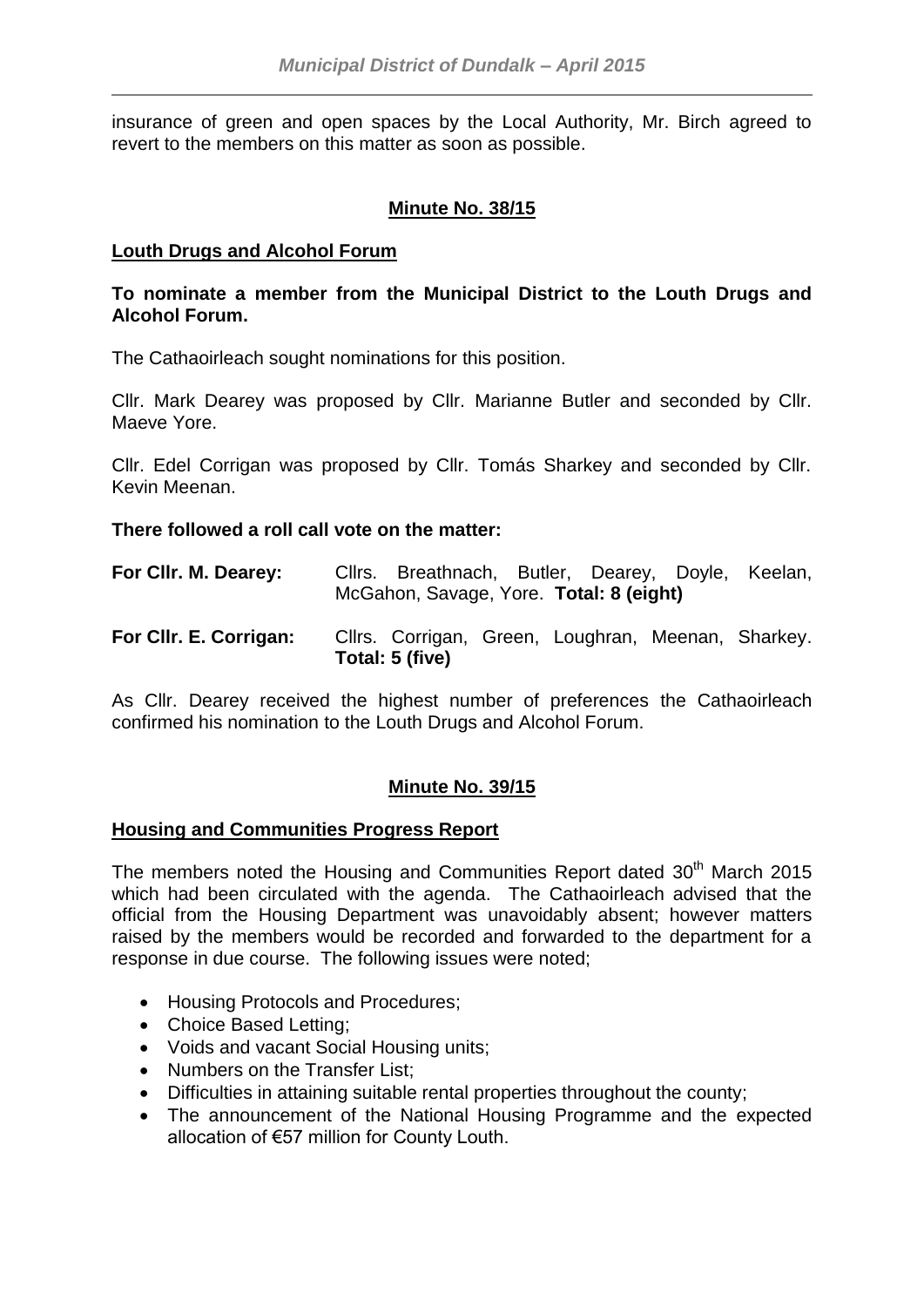# **Minute No. 40/15**

### **Operations, Infrastructure and Marine Progress Reports**

Mr. Gerry Kelly, Senior Engineer, presented a report dated 23<sup>rd</sup> March 2015 and addressed the members queries in regard to same. Mr. Kelly in presenting the reports drew the members attention to the revised Road Works Programme, and outlined the changes that had been made due to requirements of specific funding allocations. He was satisfied that the Road Works Programme was now complete and unless further funding was received there would be no proposed changes to the report. On that basis the Road Works Programme was proposed by Cllr. Butler and seconded by Cllr. Dearey with all in agreement.

# **Minute No. 41/15**

### **Motion Proposed by: Cllr Edel Corrigan Seconded by: Cllr. Tomás Sharkey**

"That this Municipal District Committee notes the resolution made at the September 2014 meeting, recorded as Minute No. 13/14 and detailed:

*'Allocation for Cathaoirleach - Section 143 Local Government Act, 2001*

*The members considered the payment of an allowance for the Cathaoirleach of the Municipal District, as provided for under Section 143 of the Local Government Act, 2001 as inserted by Section 37, of the Local Government Reform Act, 2014, and in accordance with Circular LG 12/14, Part IV, Part B.*

*That the allowance be confirmed as €12,000 per annum as per the Circular'*

and hereby revokes that motion and resolves that no allowance be paid to the Cathaoirleach of the Municipal District, as provided for under Section 143 of the Local Government Act, 2001 as inserted by Section 37, of the Local Government Reform Act, 2014 and in accordance with Circular LG3/2015, Appendix I, Part IV (7)"

## **Following a discussion on the matter there followed a roll call vote:**

- **For:** Cllrs. Corrigan, Green, Loughran, Meenan, Sharkey, Yore. **Total: 6 (six)**
- **Against:** Cllrs. Breathnach, Butler, Dearey, Doyle, Keelan, McGahon, Savage. **Total: 7 (seven)**

As the number of votes against the motion exceeded those for the motion, the Cathaoirleach confirmed that the motion had fallen.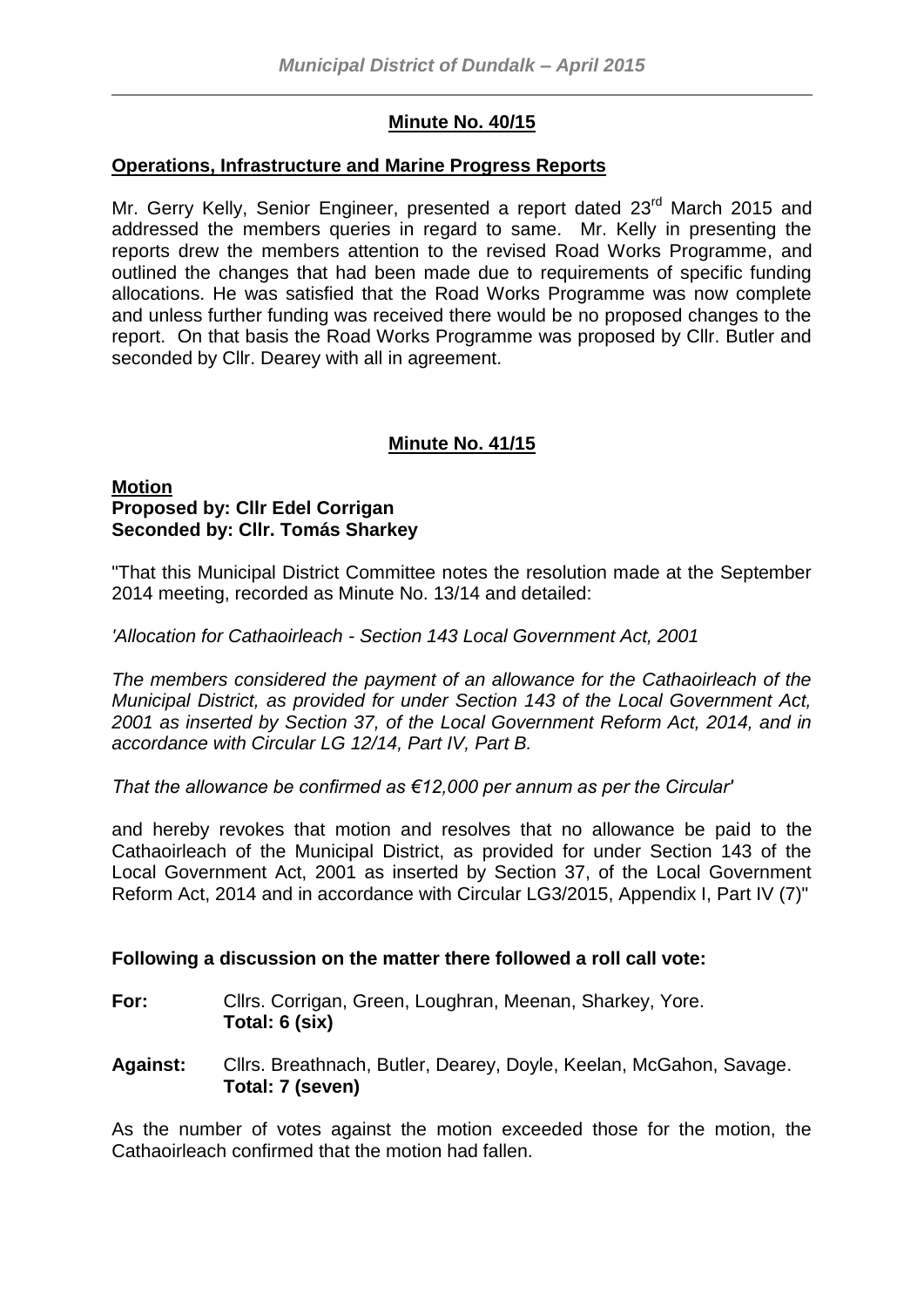# **Minute No. 42/15**

#### **Motion Proposed by: Cllr. Conor Keelan Seconded by: Cllr. Marianne Butler**

"That this Council re-examine the feasibility of improving pedestrian safety at the junction of Quinn's corner on the Castletown Road, given that the barriers in the area have been damaged recently, in a manner similar to a previous report furnished to Dundalk Town Council (by Peter McVeigh)."

### **REPLY:**

**The Council will re examine the feasibility of improving pedestrian safety at this junction and will provide a cost estimate for any measures identified. The carrying out of improvement work is contingent on funding being made available in the Roadworks Programme.**

Cllr. Keelan, following a discussion on the matter, agreed that the motion be amended and that the review be for all of the Castletown Road. This was agreed by all.

# **Minute No. 43/15**

### **Motion Proposed by: Cllr. Conor Keelan Seconded by: Cllr. Declan Breathanch**

"In next year's roads programme that this Council investigate the re-alignment of the Greyacre Road junction with the N53 in accordance with NRA specifications and conduct an additional visual survey."

## **REPLY:**

**The sight distance to the right when exiting on to the main road is adequate but the sight distance to the left is hindered by a garden wall. In order to carry out improvements to the sight distances part of this wall would have to be removed and land bought. The cost involved and the fact that this is a minor junction would mean that it is of a low priority. In addition the situation has been improved greatly by the provision of ramps to the left of the junction resulting in much slower traffic approaching from that direction.**

### **Minute No. 44/15**

## **Notice of Questions**

### **Cllr. M. Dearey**

"Following a number of observations from residents in Dundalk about a noticeable increase in the burning of smokey coal, can the members be furnished with whatever air quality monitoring results are available (through the EPA) since the start of 2015?"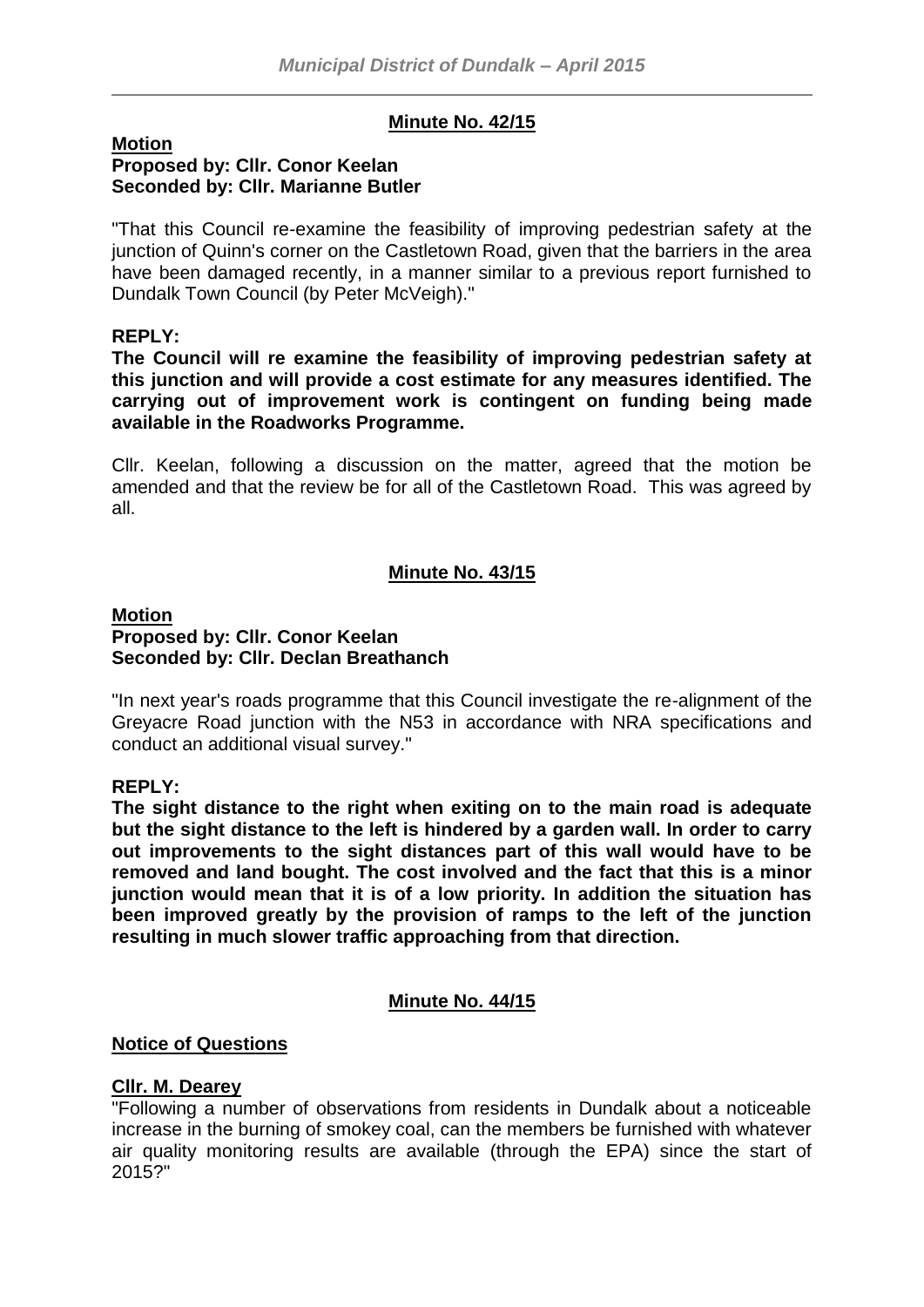## **REPLY:**

**Dundalk has been designated as a smokeless zone since 1998 under the Sale Marketing and Distribution of fuels Regulations 1998. The regulations have since been replaced by The Air Pollution Act (Marketing, Sale, Distribution and Burning of Specified Fuels) Regulations 2012 (SI No 326 of 2012). One of the key elements of the regulations has been the designation of new towns as smokeless zones and in the expansion of the ban areas in towns that were previously covered under the old regulations. The smokeless zone areas of Dundalk and Drogheda have been expanded significantly under these new regulations. The main provisions of the regulations are as follows:**

- **You cannot sell, market, distribute or burn bituminous i.e. smoky coal within the specified zone**
- **You can only burn compliant 'smokeless' coal products within the specified zone**
- **Smokeless coal products can only be sold in sealed bags that comply with specified labelling requirements within the zone.**
- **The Label should clearly show the following text; 'Smokeless Fuel – Contents comply with the Air Pollution Act Regulations'.**
- **Labelling on Bags should also specify the name and address of the person who packed the bag.**
- **Fuel Suppliers, Retailers etc must retain records to prove that the solid fuel contained in the bags is compliant'.**
- **The changes are effective from 31st August 2012.**

**The Environmental Compliance Section at Louth County Council inspect premises and carry out spot checks throughout each smokeless area for coal men selling fuel from their vehicles within the smokeless zones. The premises within Dundalk have been found mainly to be compliant with the regulations. There have been instances of coal men found to be selling incorrectly labelled coal. There have been a number of successful prosecutions of coal merchants selling incorrectly labelled coal in the last number of years. According to local information the main source of smoky coal appears to be coming from coal men selling from their vehicles. One of the main challenges here is to be present when the deliveries are being made. Other challenges in relation to the sale of fuel from vehicles are the cooperation of coalmen and enforcing the regulations against coal men from outside the jurisdiction. The burning of such fuel by householders is equally challenging to enforce. One must prove that the fuel being burned is not smokeless and also be able to gain access to the property. Usually if a complaint is received about a house emitting excessive smoke a visit is carried out and the occupant is made aware of the complaint received and advised of the regulations.**

**The EPA would be responsible for the monitoring of air quality nationally. The country is divided up into 4 zones A, B, C, and D depending on population. Dundalk and Drogheda are in zone C along with other towns of similar size e.g. Tralee. The EPA continuously monitors air in each of these zones. All results of the monitoring are available on [http://www.epa.ie/pubs/reports/air/quality.](http://www.epa.ie/pubs/reports/air/quality) The last monitoring results available from the EPA in Dundalk are from 2002.**